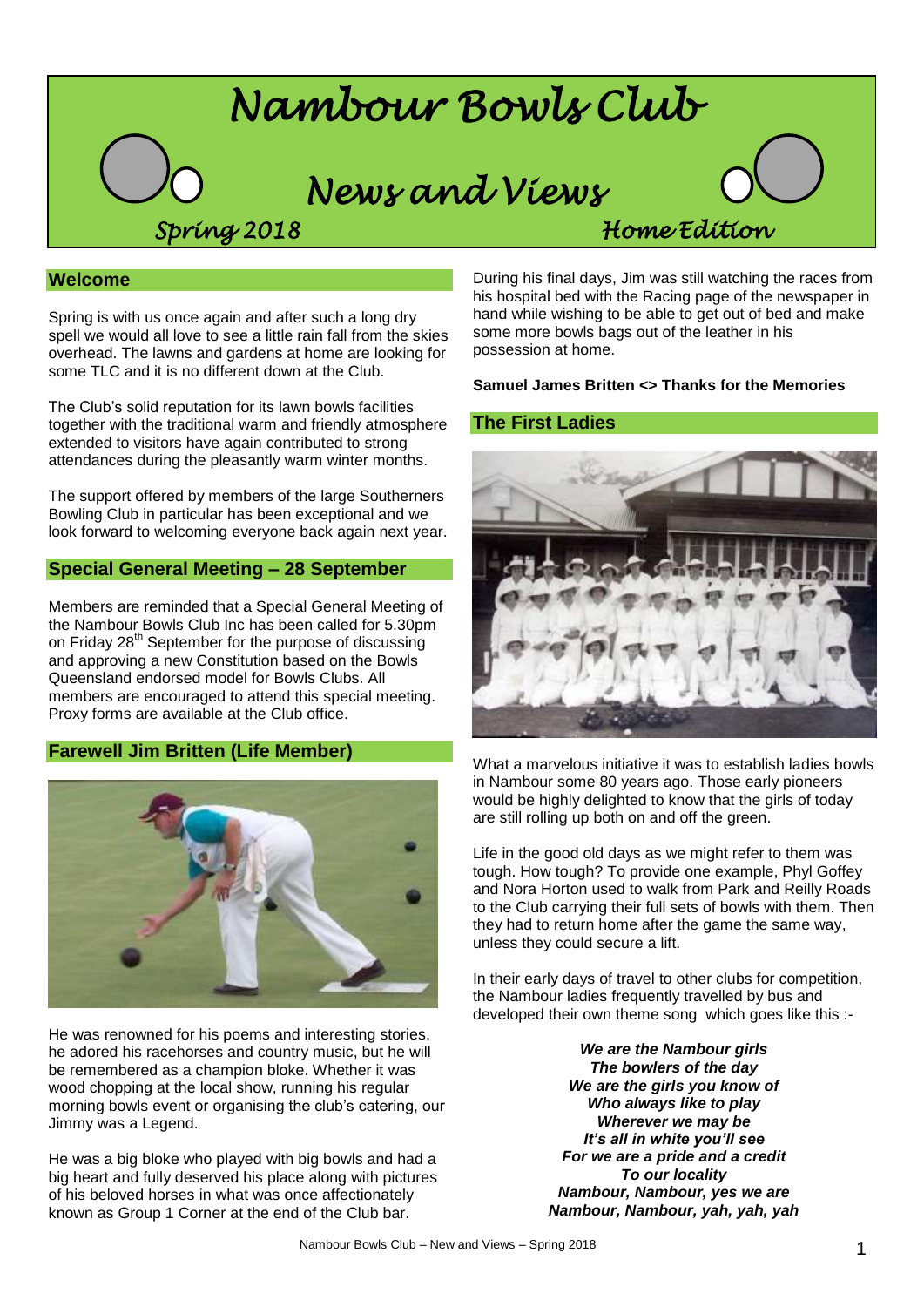# **Ladies 80th Birthday Fiesta**

The Nambour Ladies celebrated their 80<sup>th</sup> Anniversary in style with a grand "Fiesta". The two day event was one to cherish with plaudits coming from all of the visiting players and teams. The hosts toiled long and hard in typical Nambour style over both days to deliver the event of the year. Relishing the occasion were Life Members Mavis, Joan and Margaret along with Bowls Qld representative Colleen Ryan who was most impressed with the Club's long association with and contribution to the sport.



# **Wyatt Earp**

Dr F J Short was an extremely popular man about town both for his medical know how and his involvement in a broad range of community activities. As a Nambour Bowling Club member, he was there in the beginning when the club was formed in 1932 and was still there in 1942-43 when he served as President.

He will also be remembered for his reputation on the bowling green too. Doc Short was affectionately known as Wyatt Earp as he fired them from the hip, presumably a legacy of his introduction to the game and rather hectic lifestyle. Greenkeepers, past and present, would be quick to point out some of the other gunfighters who have graced the Nambour greens over the years since.

## **Spotlight on the Greenies**

For those members who have been around for quite some time, most would say that the greens and surrounds have never looked better.

Greenkeeper Brett is a champion at producing and manicuring top class bowling greens. What more can be said but "Thank you Brett".

"Kooka" can be found around the greens helping Brett in a voluntary capacity. He may not know every blade of grass but he certainly has a knack of servicing machinery and stepping up to help when assistance is required.

Meanwhile, the flower power award goes to Phil Sinclair whose love of gardening ensures that the playing environment is beautiful. What a team!!

# **2018 Club Champions**

Congratulations to the following players who have excelled in the major Club Championships this year. These and many other awards will be presented at the annual Christmas Party in December.

### **Singles Champions**

| Men | $\blacktriangleright$ Ray Teunon |
|-----|----------------------------------|
|     | Ladies ▶ Lesley Leech            |



#### **Pairs Champions**

- Men ► Robert Combes & Dave Robson
- Ladies ► Gayle Morton & Joy Hatch

### **Fours Champions**

- Men ► Ron Abraham, Glenn Colley, Derek Tomkins & Ian Hatch
- Ladies ► Elaine Asher, Chris Tomkins, June Robson & Margaret Groves

### **Engagement with the Local Community**

As a member of Nambour Alliance (Chamber of Commerce), the Club is participating in its Community Activation Program which has in part a focus on promoting health and well-being within the local community.

\_\_\_\_\_\_\_\_\_\_\_\_\_\_\_\_\_\_\_\_\_\_\_\_\_\_\_\_\_

# **"Come N Try" Lawn Bowls Event**

**Sunday 30 September** <> 2pm-4pm \_\_\_\_\_\_\_\_\_\_\_\_\_\_\_\_\_\_\_\_\_\_\_\_\_\_\_\_



**Helpers will be required for both events** which provide wonderful opportunities to promote the game of lawn bowls and importantly membership of our Club. Assistance both on and off the greens will be needed due to the expected numbers of participants.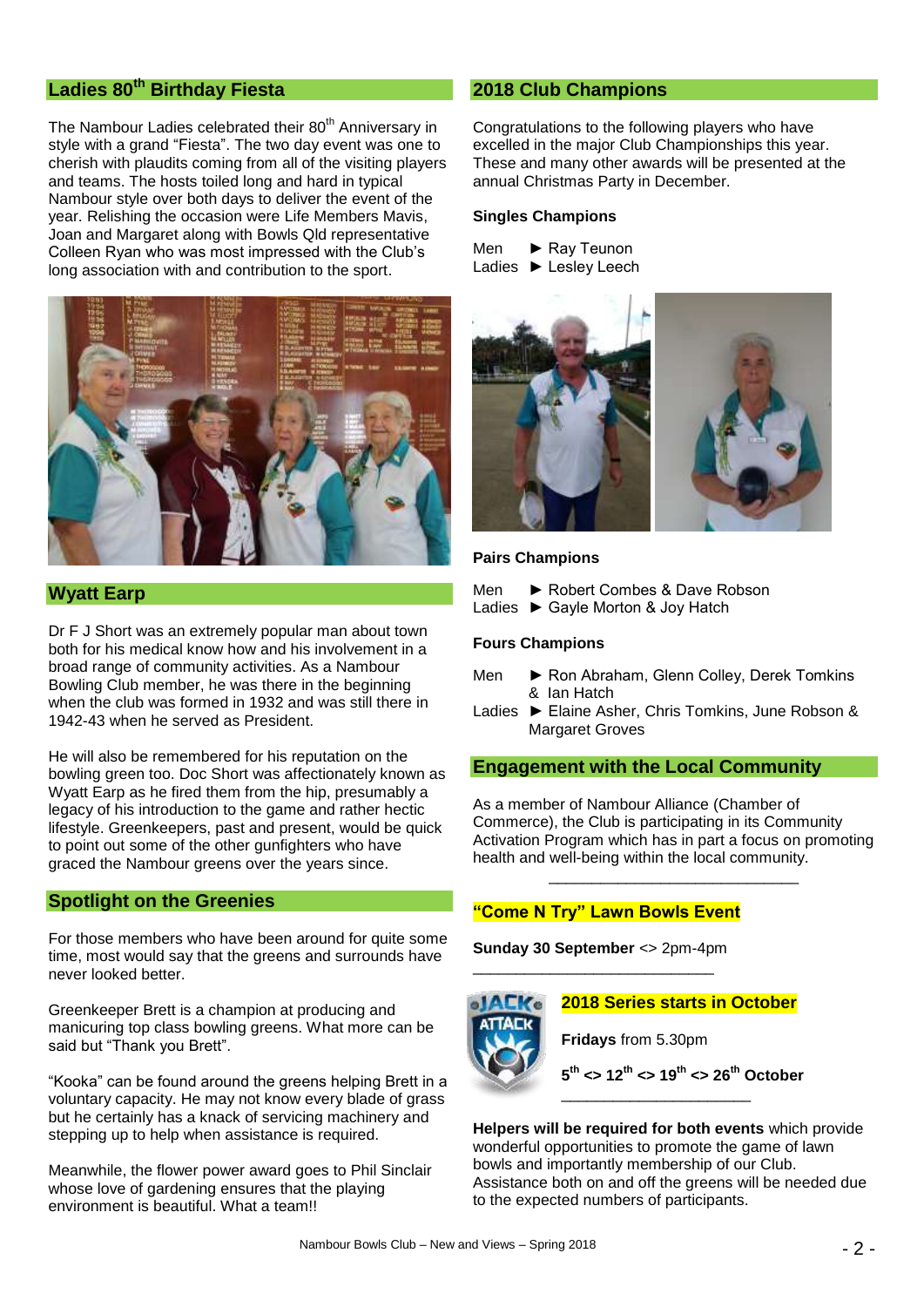## **2018 Pennants**

The 2018 **Ladies Pennants** Series has concluded and it's great to see and hear of Nambour's strong showing again this year. You may recall that the ladies captured the 2017 pennant flags in both Division 3 and Division 5.

It was Division 2 that triumphed this year in a tight finish while Division 5 again performed well finishing in third place. Well done girls.

#### **The Winners – Division 2 SCDLBA**



(l to r) June Robson (sub for Fran Connors), Helen Ingle, Sharyn Firth, Claudia Cartwright, Kerrin Cook, Lesley Leech, Gayle Morton & Joy Hatch

The **Men's Pennants** also delivered some encouraging results across the board but sadly no pennants this year. Division 6 missed the playoffs and Division 4 fell short in their semi-final match. Division 2 after a slow start stormed home to make the playoffs and then convincingly defeated top team Tewantin-Noosa in the semi-final.

Pacific Paradise proved too good in the final played in good spirit (and wind) at Caloundra. The runner-up flag is a reminder that we'll have to try harder next year.



## **Inspiration in a Slogan**

**Tough times don't last, Tough teams do Our people make it happen**

#### **Funding Acknowledgement**



The Nambour Bowls Club duly acknowledges the ongoing and continuous support of Sunshine Coast Council since 2011/12 under its Community Partnership Funding Program.

The Club was delighted to learn recently that its application for funding assistance under this program had been extended for another three years 2018/2020.

Financial concessions under this program help reduce the cost pressures on the Club and its members by reducing the burden imposed by the rising cost of essential services such as insurance, electricity, rates and water/sewerage charges. Electricity charges for instance have risen 50% over the past two years.

### **Keeping Cool**

Following the oppressive heat conditions encountered over the past couple of summers in particular, a decision was made to escalate the priority for air conditioning of the clubhouse. This was one of several capital intensive projects biding its time on the wish list.

Following an exhaustive investigation and evaluation of the optimum requirements for the historic building by industry professionals, recommendations and cost estimates were supplied.

Members will be pleased to hear that two grant applications seeking funding for the project have been approved. The Club duly acknowledges the financial support provided by both Sunshine Coast Councillor Greg Rogerson and the Gambling Community Benefit Fund. Their endorsement of the project should prove invaluable when a third and final co-funding grant application submitted recently is evaluated in the weeks ahead.

### **Car Parking Issues**

This year the weather gods delivered a warm and dry winter which on one hand was nice but on the other not so good. The most obvious impact of the long dry period at the Club was the seemingly endless generation of dust from the carpark and driveway.

The matter was compounded by the number of unauthorised vehicles using the carpark for school related purposes. This has caused considerable angst for many members particularly on bowls days.

The Club has raised the matter with the relevant authorities and community representatives. Members will be pleased to learn that the issue will be fully discussed at an on-site meeting involving all parties within the next few weeks.